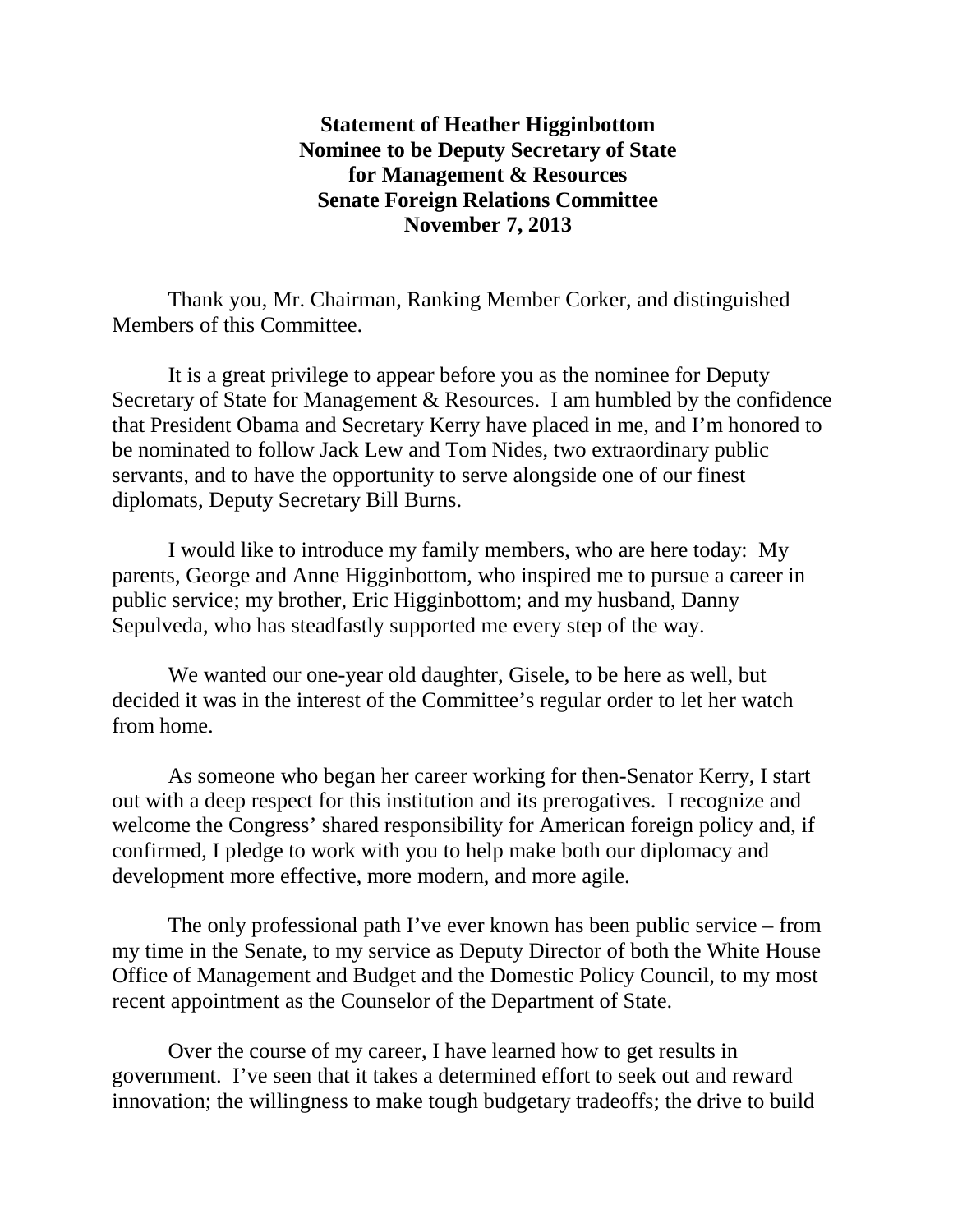and inspire a strong, diverse workforce; and open, honest outreach across the interagency and across the aisle. I have a track record of finding innovative, datadriven, and cost-effective ways f wisely managing public dollars to achieve a greater good.

Those are all skills and experiences that the President and Secretary Kerry thought were essential in a Deputy Secretary of State for Management & Resources. If confirmed, I will share in the global responsibilities for U.S. foreign policy, and have broad management and programmatic oversight responsibilities for both State and USAID. Partnering with you, I will work to position State and USAID for success in the decades to come.

I welcome especially the insight and input of this Committee. I would like to share five areas where I plan to focus, if confirmed.

**First, my top priority will be ensuring that our people and posts are safe and secure.** President Obama has made it clear that we need our diplomats fully engaged wherever our vital national interests are at stake – from Colombia to Indonesia, and Kenya to Yemen.

That is why, if confirmed, I will work to make certain that our processes, organization, and culture keep pace with the rapidly evolving threats facing our diplomats and development professionals.

State Department and USAID personnel are on the front lines of U.S. national security endeavors and there is constant and inherent risk in what they do every day. We owe it to these public servants to do everything we can to protect them as they promote U.S. interests and values in some of the world's most challenging places. To get this job done, we must complete implementation of the Benghazi Accountability Review Board recommendations; regularly review our presence and posture at all high threat posts; and annually review the status of any outstanding recommendations made by any Accountability Review Board -- not just the one convened for Benghazi. We must also ensure that the State Department works more closely with the Intelligence Community to understand the threats to our personnel and with the Defense Department to ensure that we are coordinating efforts to provide our diplomats overseas with the best protection possible. And, if confirmed, I will work with Congress on embassy security legislation and funding to ensure that we have the authorities and resources needed to keep our people safe.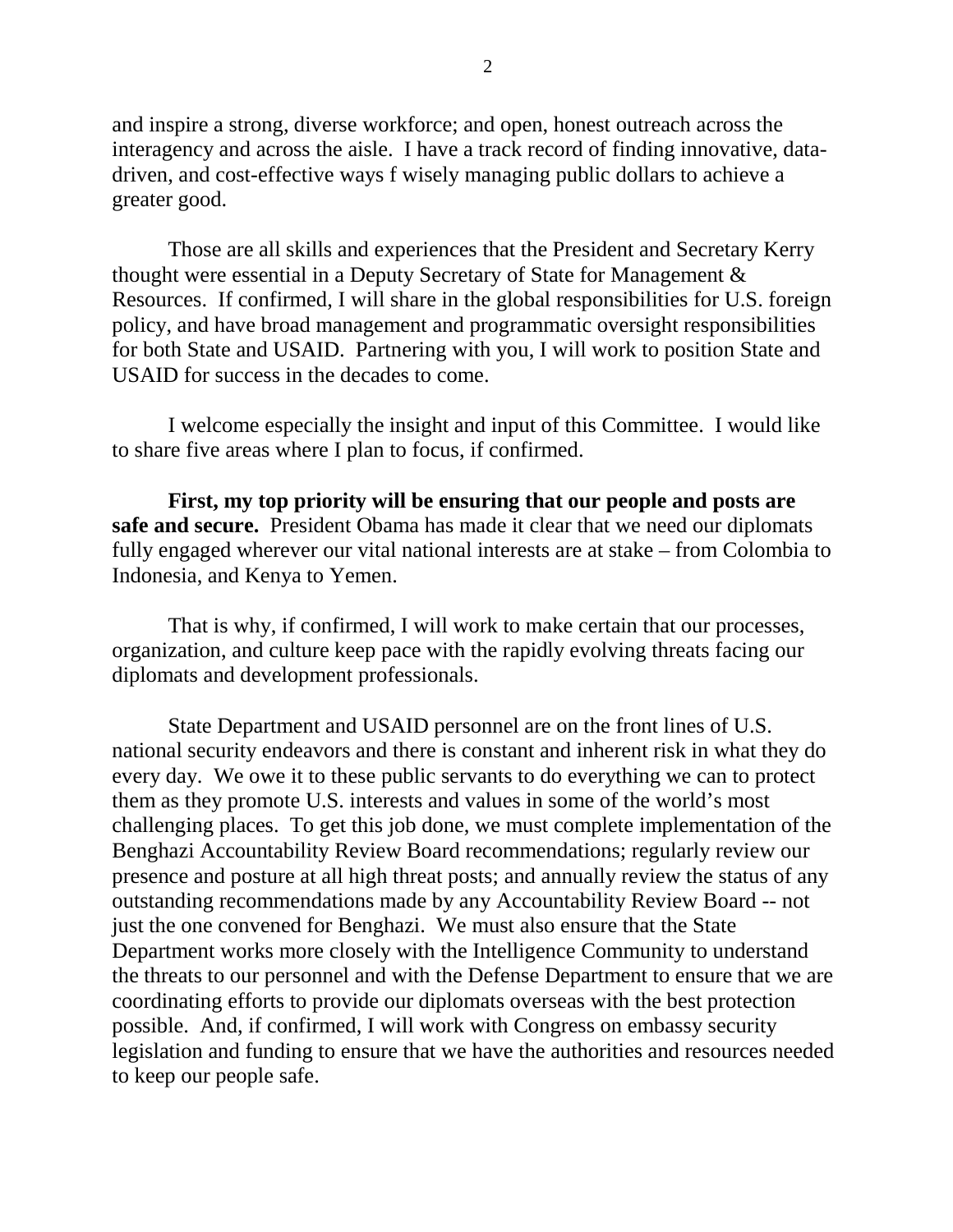I know Congress shares this commitment to security and I look forward to working with you to make sure we have the resources and tools to deliver on it.

**Second, if confirmed, I will work to better prioritize the resources and programs of State and USAID.** I will see to it that our limited resources are going where we need them most and being used responsibly and effectively.

This is especially important as we continue our efforts to right-size our presence and engagement in key places like Afghanistan and Iraq. In particular, I will work to align resources with policy as we carry out the planned transition in Afghanistan.

We have made substantial progress in building an international coalition committed to supporting a stable and sovereign Afghanistan – that will never again be a safe haven for terrorists. Working closely with the Afghan government and people, we intend to ensure that these gains are maintained. If confirmed, I look forward to working with Ambassador Jim Dobbins and with Congress on this issue.

As the transition progresses, the military continues to draw down, and the Afghan government takes on full responsibility for providing security for its people, we are pursuing a framework to carry out our basic missions beyond the 2014 security transition: training, advising, and assisting Afghan forces, and continued limited counterterrorism efforts against al Qaida and its affiliates, as well as continuing our diplomatic and consular efforts there. Our diplomatic and development efforts are also lined up with this security mission. Supporting preparations for Afghanistan's 2014 presidential election is a key priority. A peaceful transfer of power following a credible election will bolster the legitimacy of the government, in addition to sending a message to all parties their interests can be better advanced through political participation than violence. And making sure Afghanistan has the resources and revenue to sustain the gains we have made this past decade will be critical for promoting regional stability.

**My third area of focus will be management, reform, and innovation.** We must do a better job of aligning our planning, budget, and management functions with our foreign policy and national security priorities.

I will also work to ensure that the remarkable men and women at State and USAID have the training, tools and skills they need to succeed.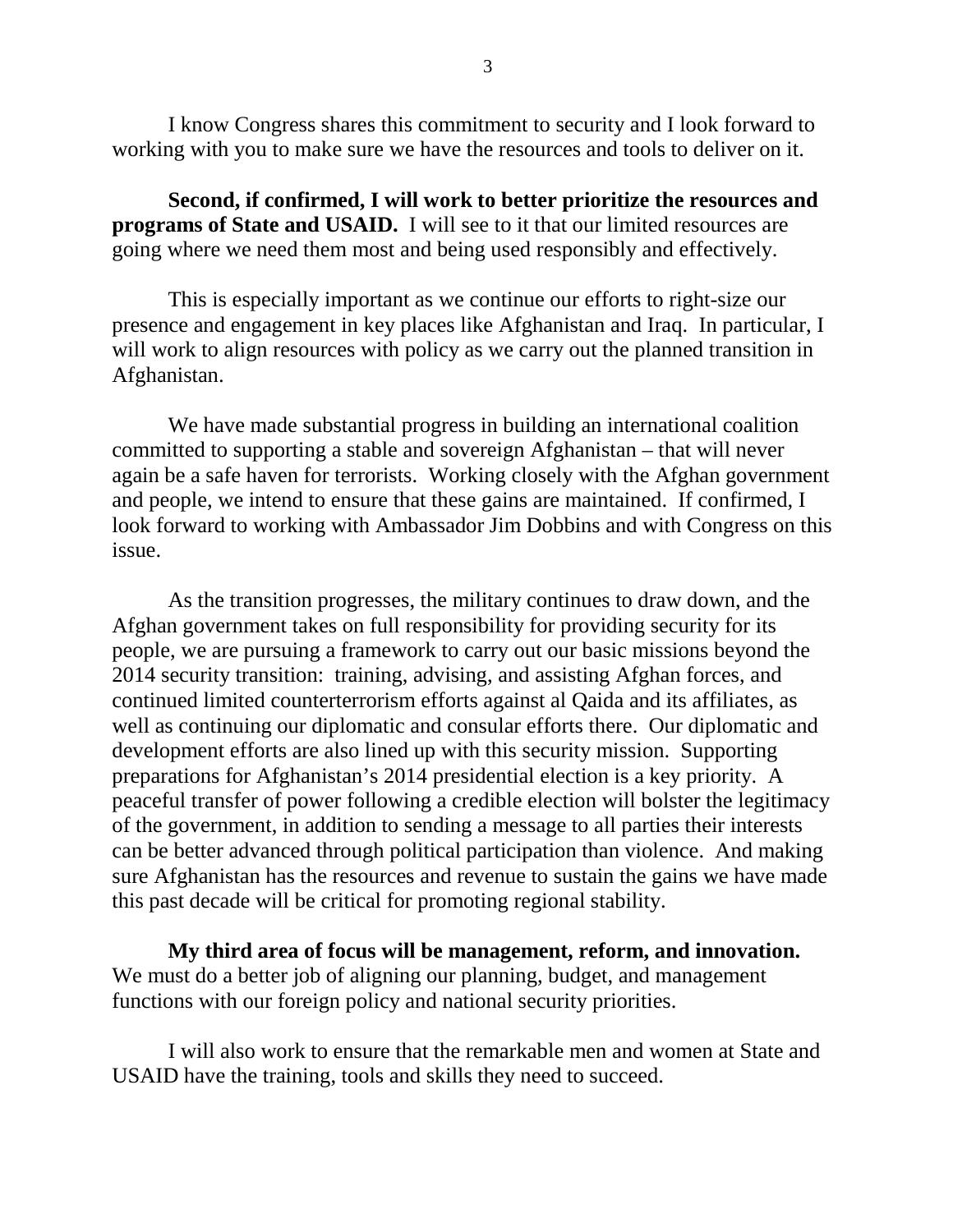If confirmed, I will oversee the second Quadrennial Diplomacy and Development Review, which will identify important policy shifts, areas for innovation, and management reforms required to address the challenges that we face today and in the future.

Of course, Secretary Kerry is personally determined to affect lasting change, so I look forward to partnering with this Committee on authorizing legislation for the Department and USAID.

If confirmed, I will also bring new focus to innovation at the State Department and USAID. Innovation in what we do, as well as the way we work, is critical to deliver on our foreign policy and development priorities. There are tremendous opportunities to improve how we operate and to better use technology – information-sharing and relationship management systems could dramatically increase the productivity of our staff; video-teleconferencing and other technologies could reduce travel costs and improve collaboration. I will also champion the use of technology to improve program transparency, and our monitoring and program evaluation. Data driven decision-making, increasing transparency of how we invest resources and ensuring timely, usable data on performance and results will be central elements of this reform agenda. Foreignassistance.gov is an important start, but we can and must do more.

**My fourth area of focus will be better targeting and coordinating our development efforts.** These investments aren't just the right thing to do – they are also the smart thing to do, because helping to promote stability and creating opportunities for future trade and shared growth is in America's interest.

I will make certain that our key development initiatives like global health and food security deliver results and are sustainable. We must align our business model and investments to have maximum impact. This means investing in economic growth, aligning our workforce with changing needs, and working more closely with a local governments and civil society. We must also ensure that our development agencies are coordinated across government and do a better job of working in partnership with the private sector.

**Finally, if confirmed, I will build on the great work that has been done to strengthen the State Department's economic impact.** At his own confirmation hearing earlier this year, Secretary Kerry said that today "foreign policy is economic policy." More than ever, our prosperity at home depends on our engagement abroad – opening markets, expanding exports, and attracting